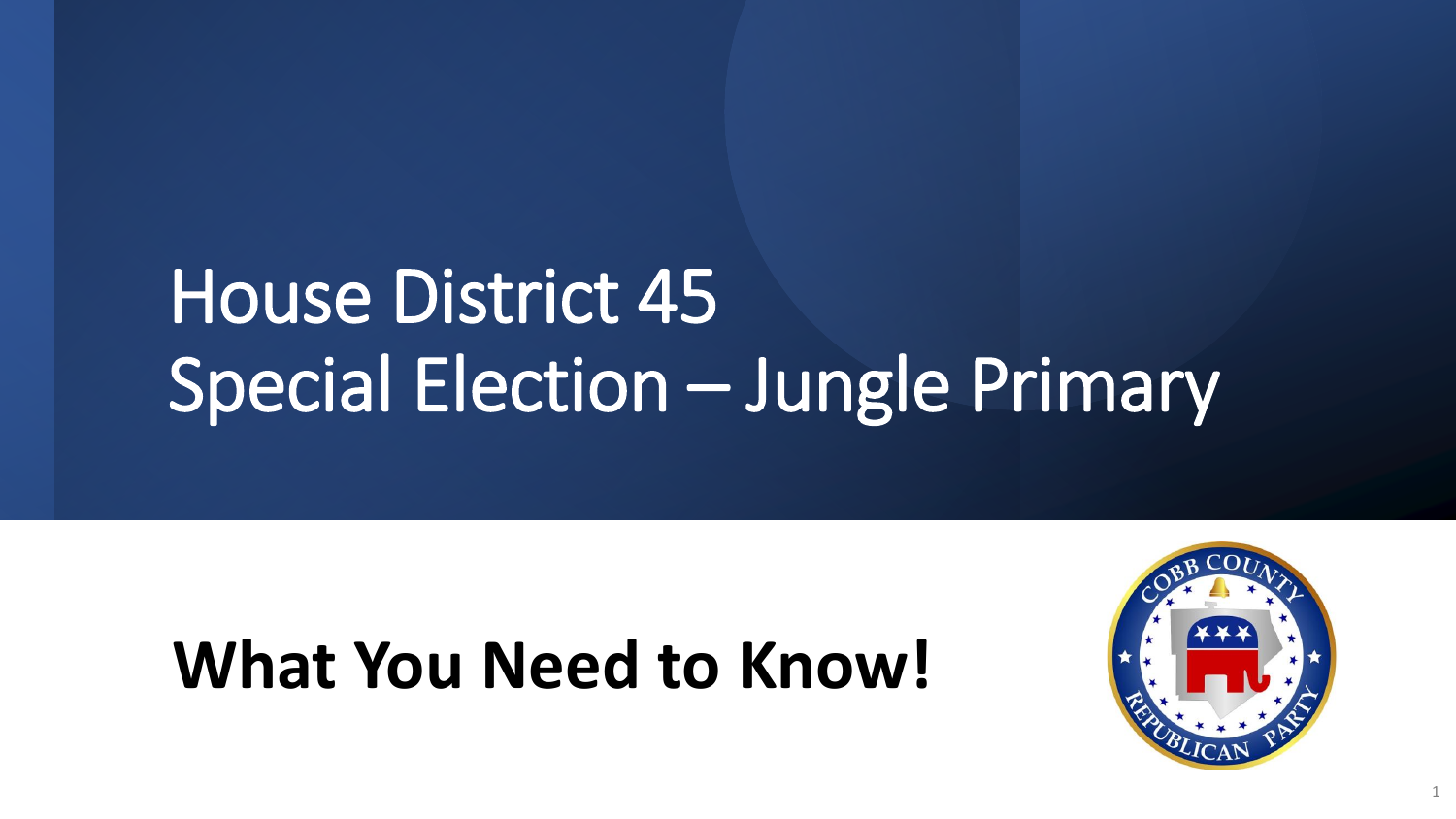#### **Candidates Running for Special Election**

#### **Republican**

- Pamela Alayon
- Mitchell Kaye
- •Darryl Wilson

#### **Democrat**

•Dustin McCormick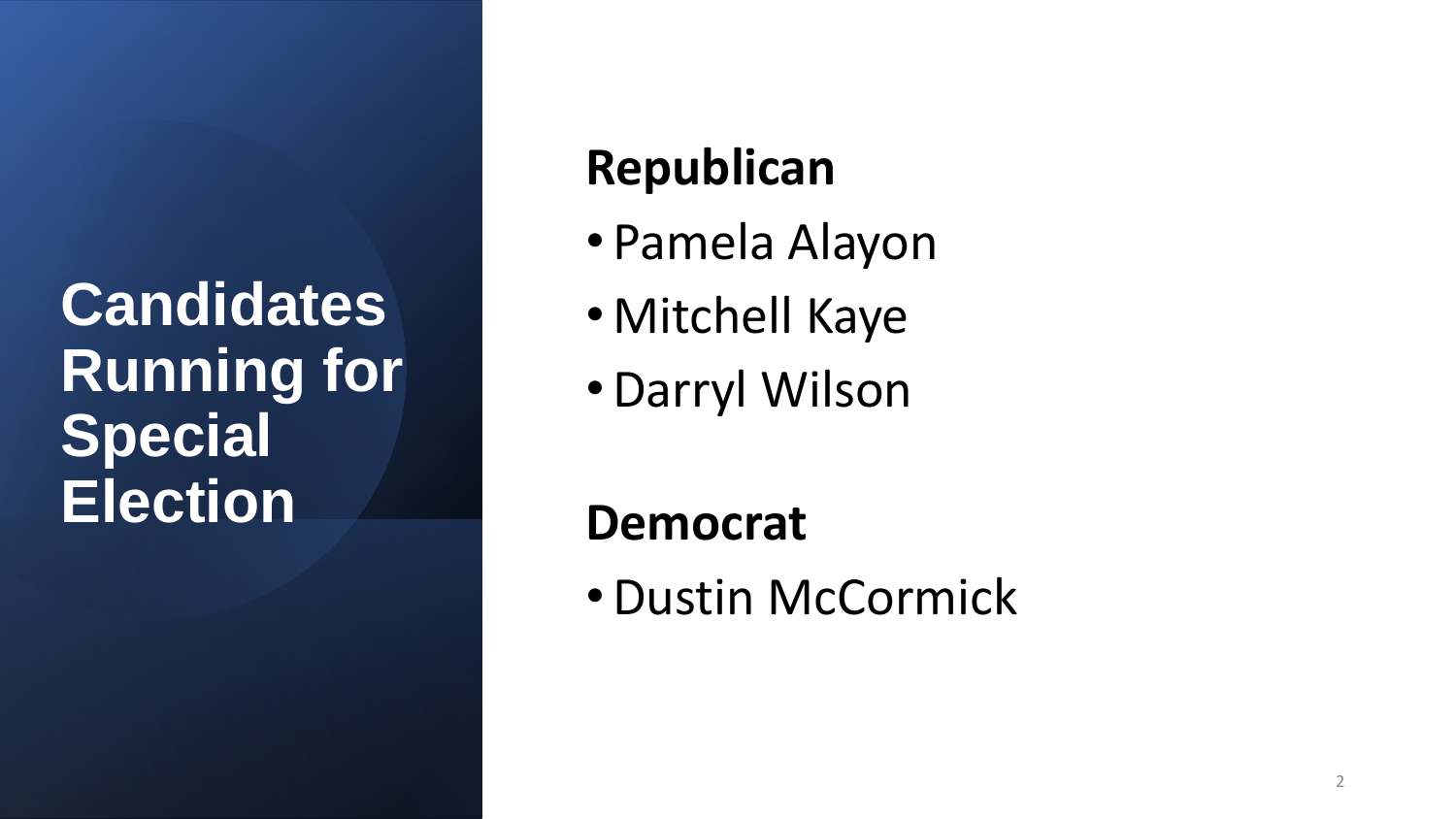

**HD 45 HD 45 Special Election Election Calendar Calendar**

- **Monday, March 7** Last Day to Register Voters
- **Monday, March 14 -** Advance / Absentee Voting Begins – Main Election Office (736 Whitlock Ave) & Cobb Govt. Center (4400 Lower Roswell Rd)
- **Friday, March 25**  Last Day to Request Absentee Ballots
- **Friday, April 1**  Advance Voting Ends
- **Tuesday, April 5 -** Special Election DAY In Person Voting – Regular Polling Place
- **Tuesday, April 12 –** Advance Voting for Run-Off Begins *(Subject to change)*
- **Tuesday, May 3 – Run-Off Election**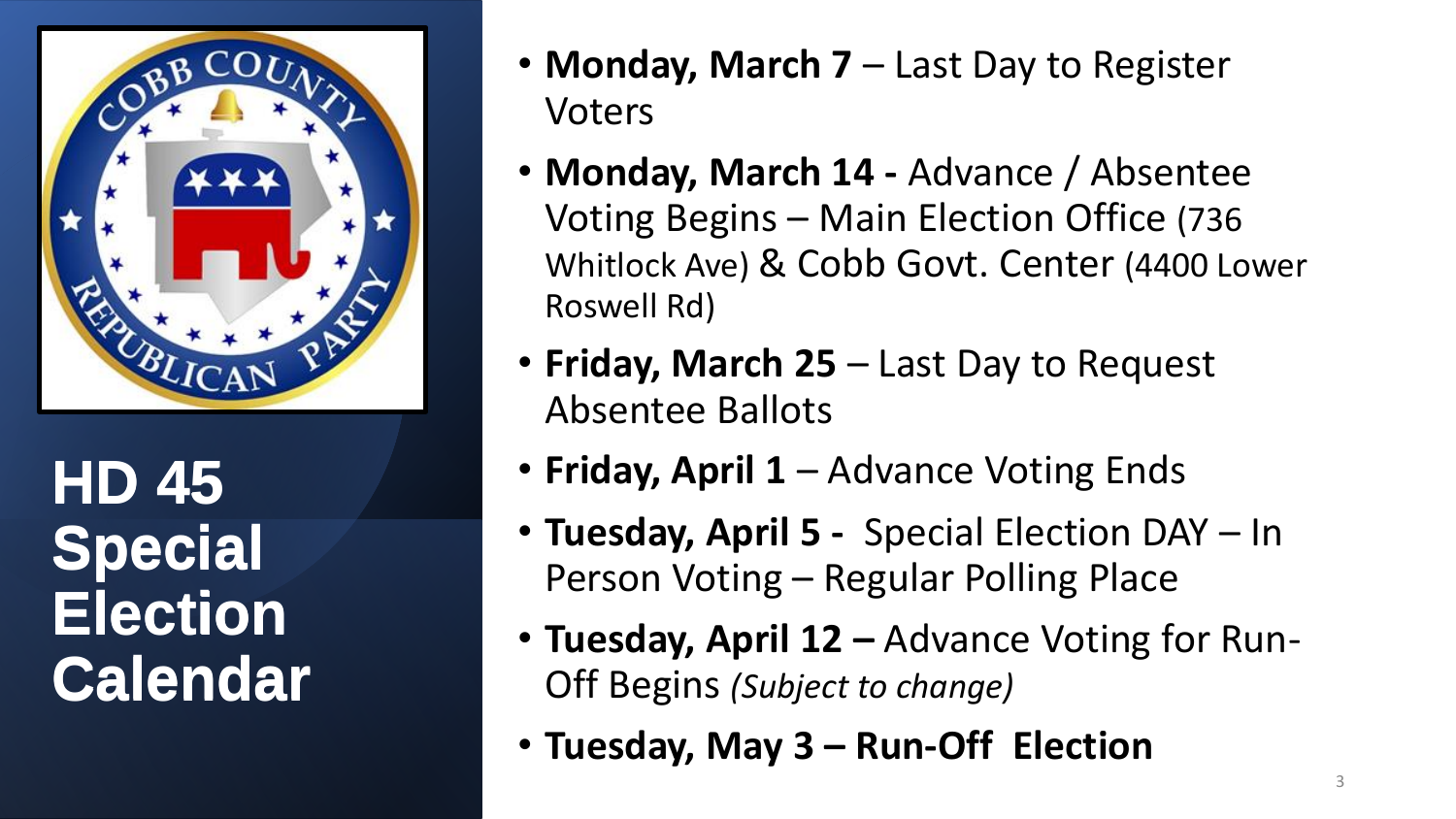**Why a Special Election Right Before the Primaries?**

- **Feb 1** Matt Dollar, State House Rep. for District 45, announces **resignation**
- **Feb 11**  Gov Kemp issued a **writ of election** to the SoS for a special election to be held on **April 5**
- The elected candidate will serve the remainder of Matt Dollar's **term** which **ends January 2023**
- Accordingly, the **Special Election** is for the **OLD HD 45** *(Precincts in HD 45 prior to redistricting)* which comprises **12 precincts** *(2 partial)*
- The **New HD 45** seat will be filled via the **regularly scheduled 2022 elections**
	- Primaries Election Day **May 24**
	- General Election **November 8**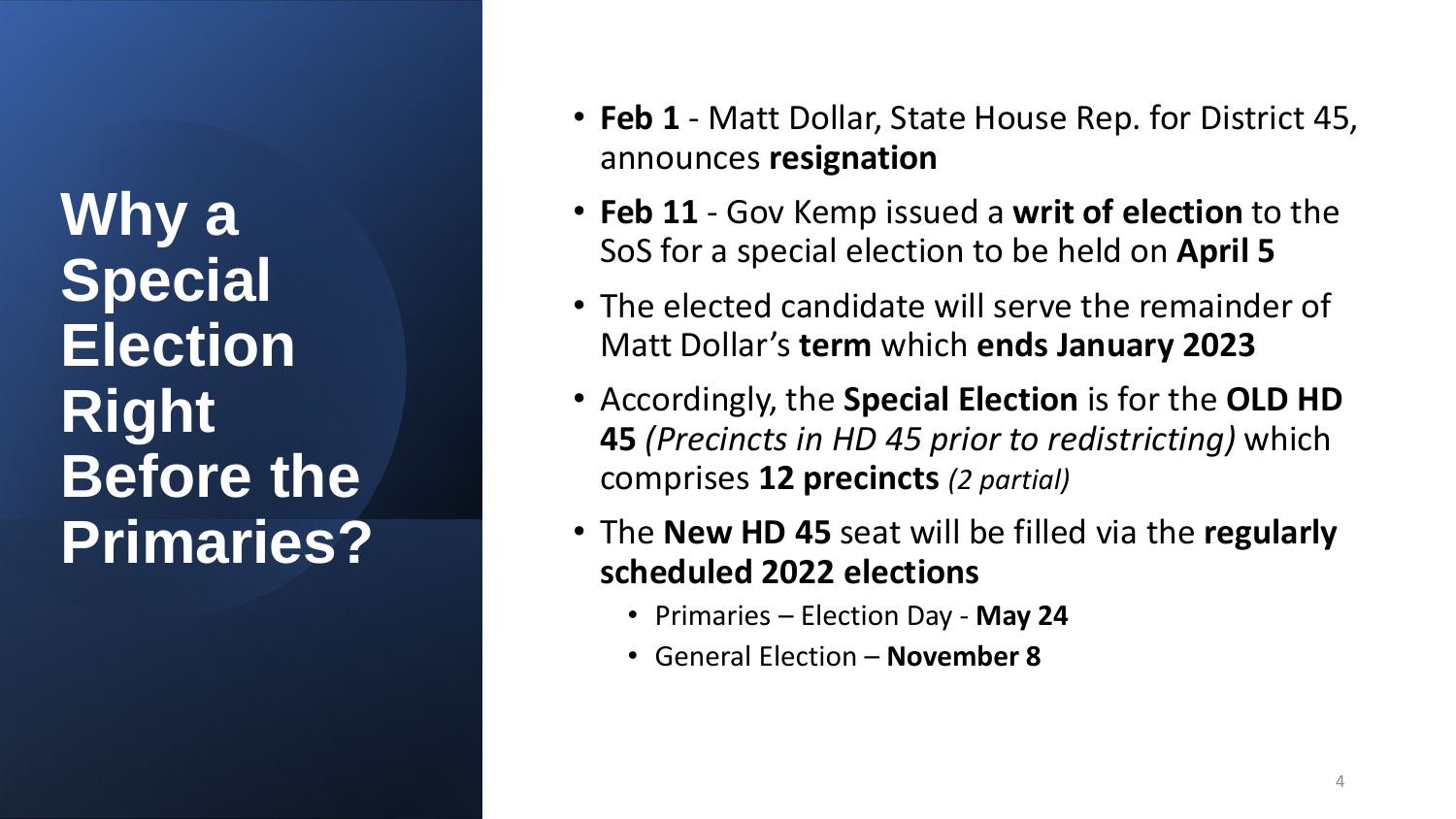**Old HD 45 Special Election Precincts**

- 1. Chestnut Ridge 01
- 2. Dickerson 01
- 3. Dodgen 01
- 4. Hightower 01
- 5. Murdock 01
- 6. Mt. Bethel 01
- 7. Mt. Bethel 03
- 8. Pope 01\*
- 9. Roswell 01
- 10. Roswell 02
- 11. Sewell Mill 01\*
- 12. Timber Ridge 01
- \* Does not include entire precinct

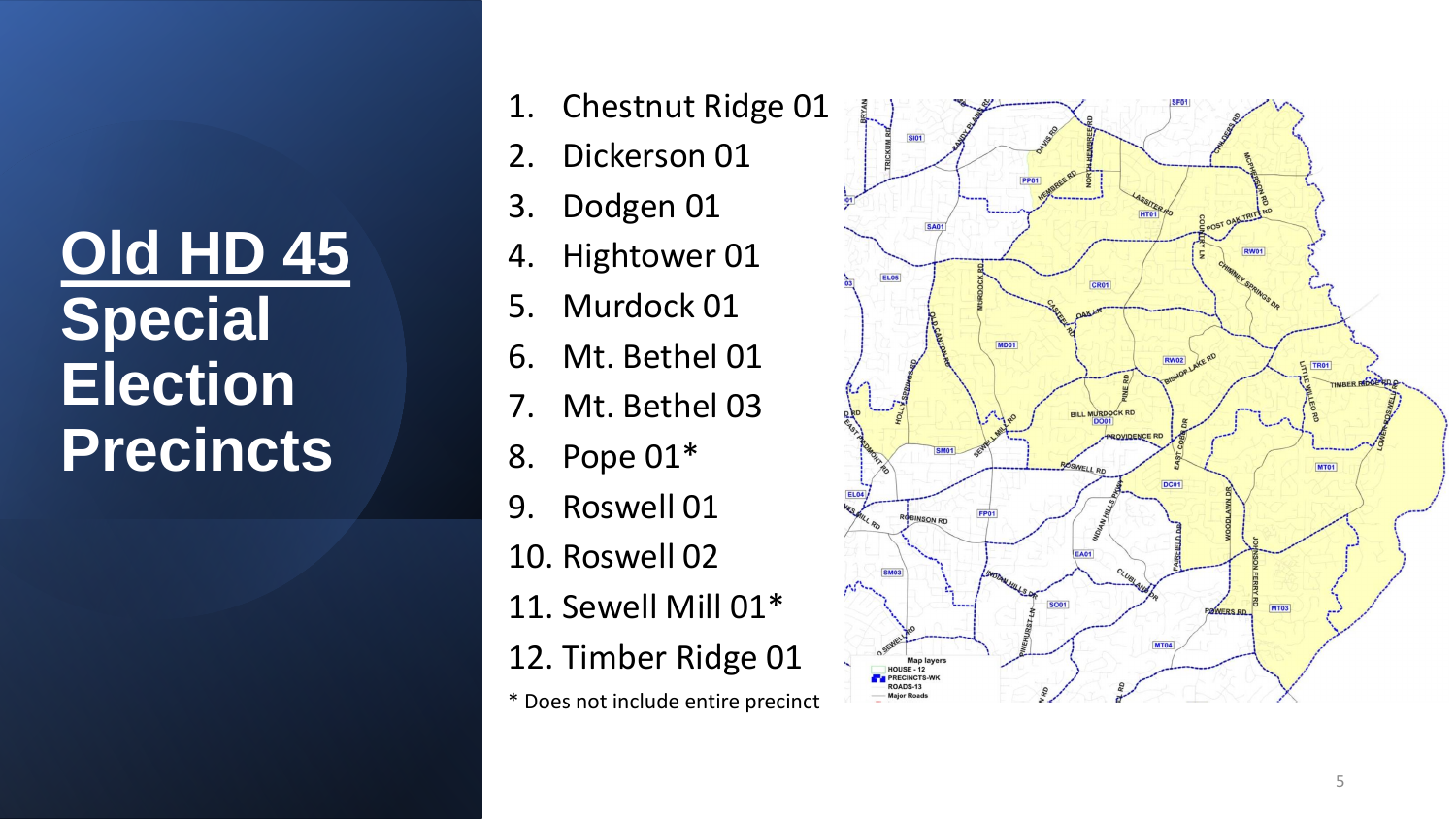### **What is a Jungle Primary?**

- A Jungle Primary, Special Election is **All Parties On the Same Ballot**
- **To Win - Candidate must get 50% Plus 1 Additional Vote**
- If No Candidate Receives 50% + 1, The **TOP 2** Candidates **Go to RUN-Off**
- Run-Off CAN be 2 Candidates From the Same Party
- Our Goal is a Win on April 5<sup>th</sup> to avoid a Run-Off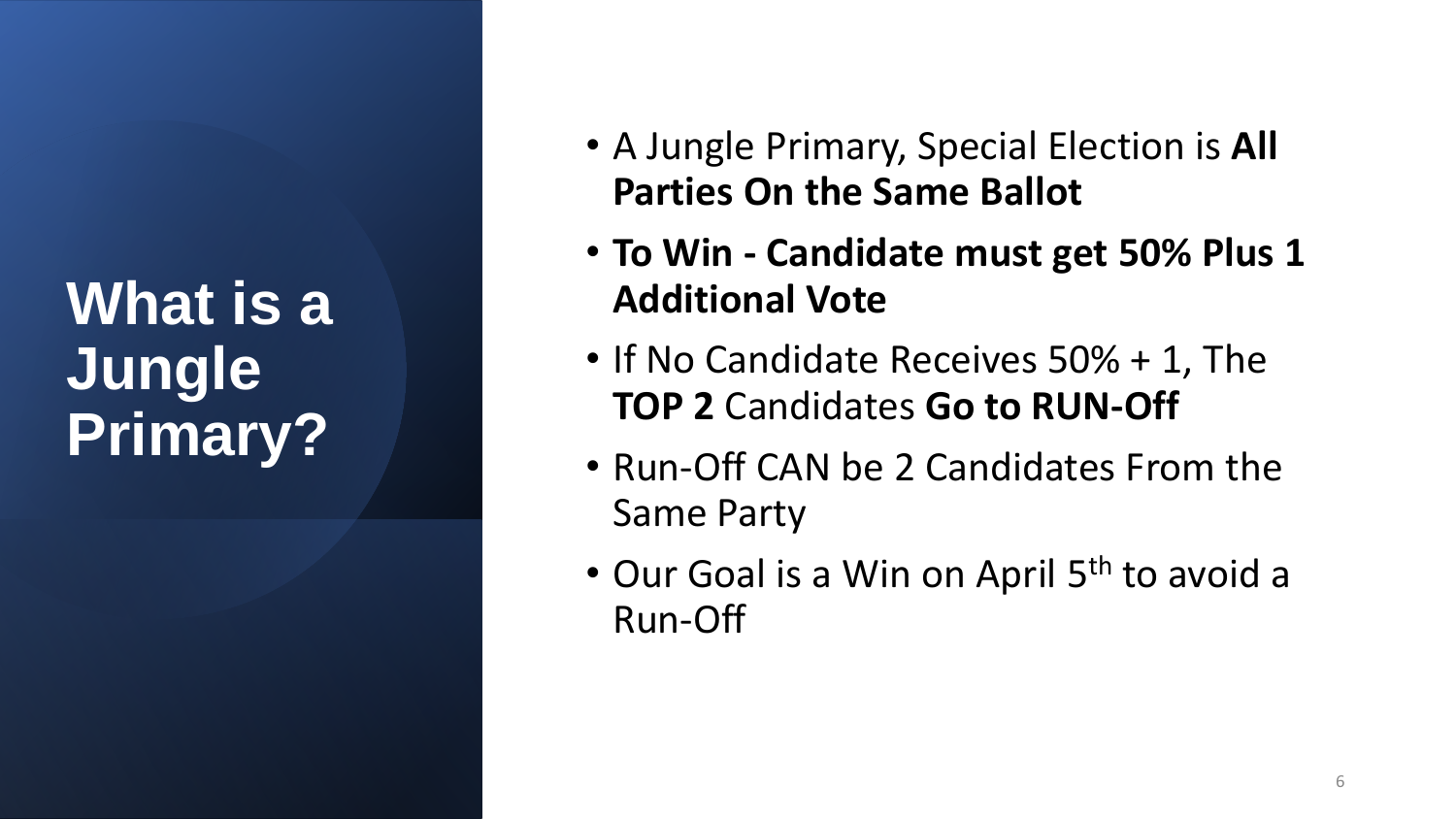## **Grassroots Volunteers**

- Precinct Chairs Responsible for Volunteers
	- Assign Block Captains to each area
	- Recruit volunteers from each block for ground game

#### • Get Out the Vote (GOTV)

- Canvassing Door Knocking
- Calling
- Sign-waving
- Targeted text reminders
- Objectives
	- Inform Republican voters of the special election
	- Ask that they vote Republican
	- Provide election information locations, dates, hours
	- Begin building relationships & expand our voting and volunteer base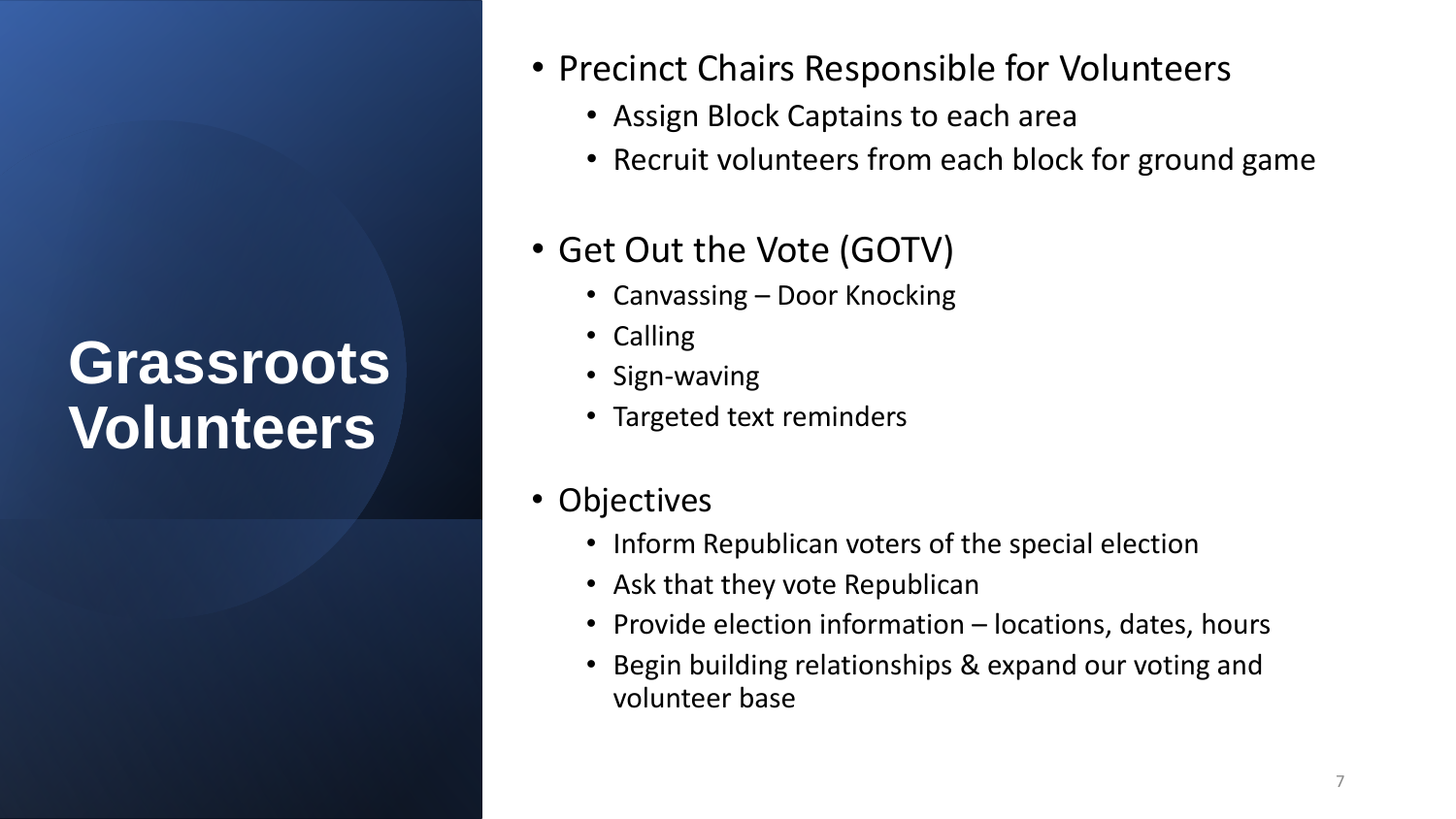# **Canvassing Tips**

- Go in pairs / coordinate as a group
- Best time to go weekdays, weekends, noon-6pm
- Set Goals Total Number & Daily Goal of Houses to Hit
- Always be Polite
- Don't Engage in Political Debate
- In Contested Primary You Can't Recommend Candidate
	- Ask Them to VOTE Republican
- If Home has NO SOLICITING Sign, Keep Walking
	- By Law –Canvassing Allowed Even if Sign Posted For Neighborhood
- Always Ask Voter to Volunteer
- Do NOT Put Card Inside Mailbox Slide in Door
- If Homeowner Different from i360- Make Note that Voter has Moved
	- Ask New Homeowner if they are Registered to Vote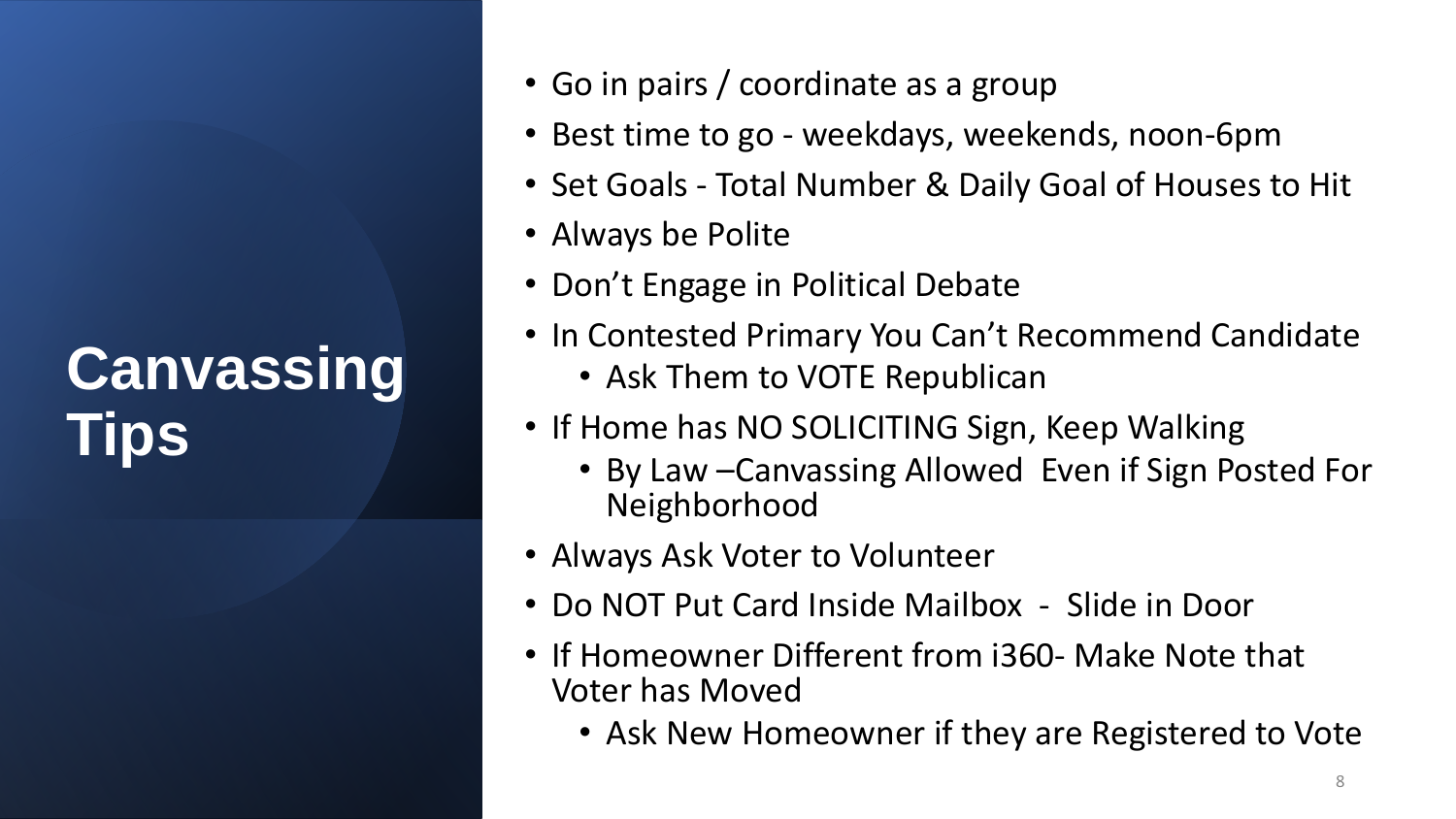#### **Poll Watching & Training**

- Advance Voting March 14 thru April 1
	- 2 locations
		- Main Office 736 Whitlock Ave. (subject to change)
		- East Cobb Government Center 4400 Lower Roswell Rd.
	- Weekdays 7am to 7pm (shifts are additional hours)
	- 2 Saturdays 9am to 5pm
	- 2 shifts per day
	- 1 poll watcher per shift
- Election Day
	- 12 precincts 7am to 7pm *(shifts are additional hours)*
	- 2 shifts
	- 1 poll watcher per shift
- Training
	- 1<sup>st</sup> week of March
	- Onsite, online, and self paced videos
		- SB202, election processes & voting equipment
	- Handouts